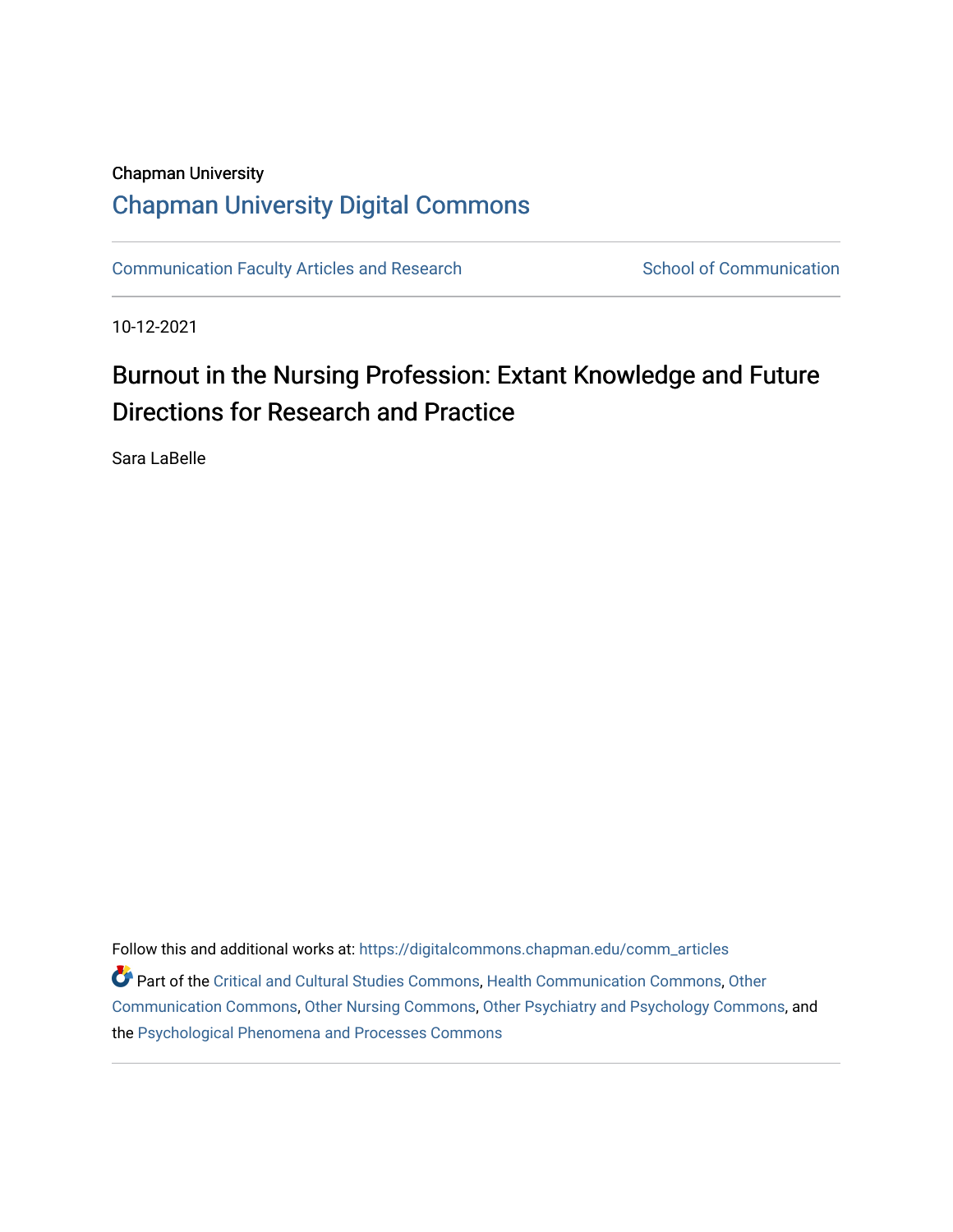# Burnout in the Nursing Profession: Extant Knowledge and Future Directions for Research and Practice

### **Comments**

This article was originally published in Nursing Communication, volume 1, issue 1, in 2021. <https://repository.usfca.edu/nursingcommunication/vol1/iss1/7>

### Creative Commons License



This work is licensed under a [Creative Commons Attribution 4.0 License](https://creativecommons.org/licenses/by/4.0/).

Copyright Nursing Communication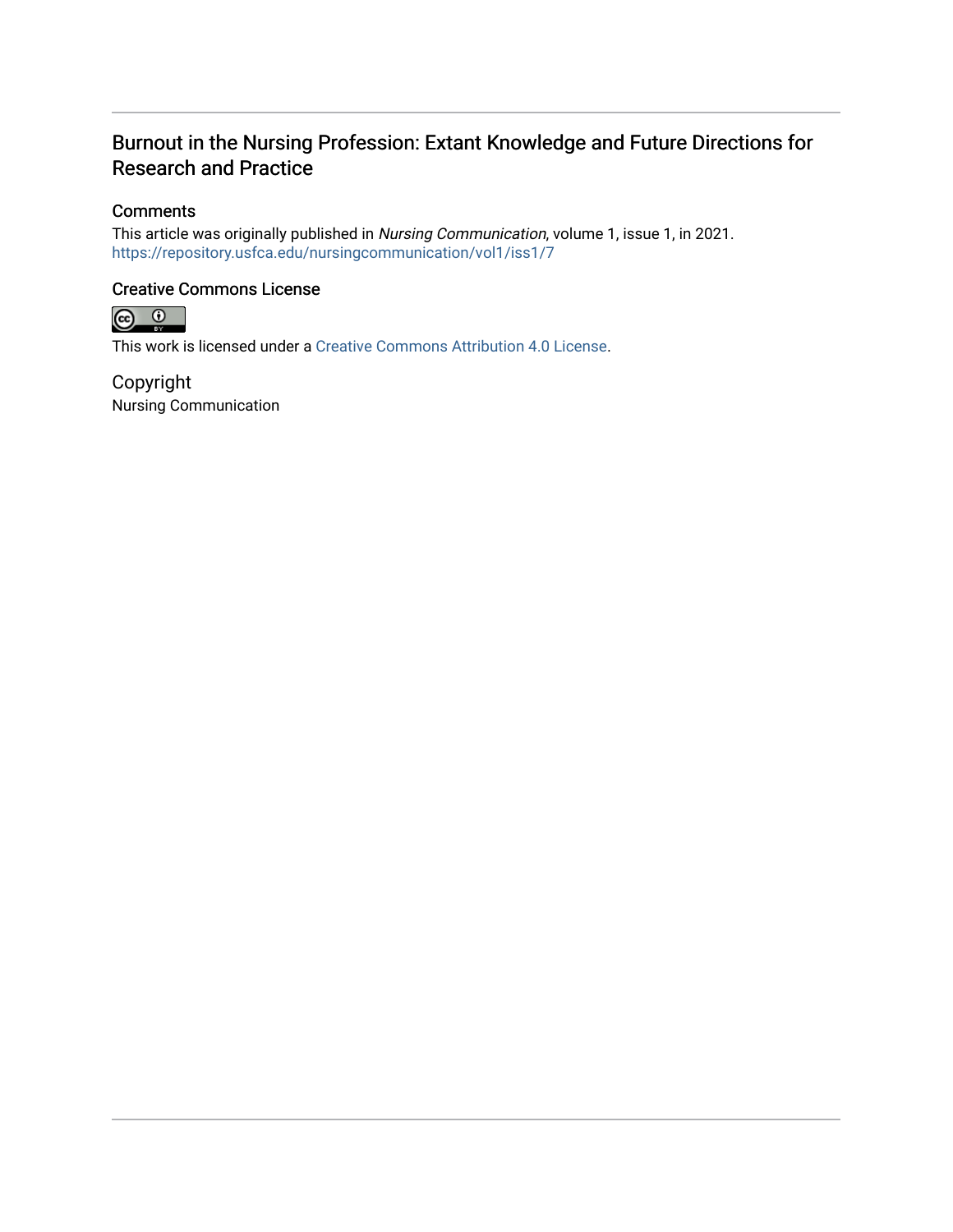## **Burnout in the Nursing Profession: Extant Knowledge and Future Directions for Research and Practice**

#### Sara LaBelle

Chapman University

——————————————————————————————————————————————

#### **Abstract**

Burnout is a psychological state resulting from prolonged psychological or emotional job stress, and is a culmination of three factors: emotional exhaustion, depersonalization, and reduced personal accomplishment. Due to the nature of the "people-work" they must constantly perform, along with a highly stressful and unpredictable work environment, nurses have alarmingly high rates of burnout among members of their profession. Given the importance of research on burnout to understanding the context-specific stressors and challenges of nursing, this review offers a synthesis of research published in the last decade in both nursing and communication journals, with an emphasis on discussing opportunities for further research in this area of study. As such, an overview of the extant research on the predictors, outcomes, and means of coping with and preventing burnout among nurses will be discussed. Finally, this article concludes by forwarding a series of directions for both research and practice in the fields of nursing and communication.

——————————————————————————————————————————————

 $\mathcal{L}=\{1,2,3,4\}$  , we can consider the constant of  $\mathcal{L}=\{1,3,4\}$ 

*Keywords:* nursing, communication, burnout, nurse job stress

#### **Introduction**

Clinical psychologist Herbert Freudenberger (1974) first used the term "burnout" to describe the stress responses of employees of halfway houses and free clinics. Four decades later, in May 2019, the World Health Organization (WHO) officially recognized burnout as an "occupational phenomenon" in the International Classification of Diseases (ICD-11). Understood as a psychological state resulting from prolonged psychological or emotional job stress, burnout is an internal emotional reaction that results in a lack of personal and/or social resources (Maslach & Jackson, 1981). More emphatically, Maslach and Leiter (1997) term burnout as "the index of the dislocation between what people are and what they have to do. It represents an erosion in values, dignity, spirit, and will—an erosion of the human soul. It is a malady that spreads gradually and continuously over time, putting people into a downward spiral from which it's hard to recover" (Maslach & Leiter, 1997, p. 17). Burnout is a culmination of three factors: emotional exhaustion, depersonalization, and reduced personal accomplishment (Maslach, 2003). That is, individuals experiencing burnout feel emotionally depleted, cynical about their job, and less capable of performing their occupational duties (WHO, 2019). A syndrome occurring often in those professions that involve a significant amount of "people-work," burnout is unique from other job stress responses as it results specifically from the social interactions between individuals and recipients of their help (Maslach, 2003, p. 2). As described by Miller, Stiff, and Ellis (1988), burnout is "a reaction to constant, emotional, communicative contact with individuals in need of help" (p. 250).

Nursing is a profession that stands at particularly high-risk for burnout symptoms (Maslach, 2003). The emotional and psychological resources necessary for nursing, along with the unpredictability, responsibility, and exposure to traumatic situations characteristic of nurses' work environment (Chang, 2012; Leiter, Jackson, & Shaugnessy, 2009; Piko, 2006), are all potential causes for the alarmingly high rates of burnout in this population. In fact, as many as 30-50% of nurses reach clinical levels of burnout (see Cañadas-De la Fuente et al., 2015; Jesse, Abouljoud, Hogan, & Eshelman, 2015), with one in four emergency room nurses in particular demonstrating multiple components of burnout syndrome (Adriaenssens, de Gucht, & Maes, 2015). Many have recognized burnout's ability to impact the working professionals and investigated signs and symptoms of burnout in order to attempt to curtail its negative effects (e.g., Maslach, 2003).

In her extensive research on the causes of burnout among caregiving professionals, Maslach (2003) established three distinct components of this syndrome: emotional exhaustion, depersonalization, and reduced personal accomplishment. *Emotional exhaustion* results from a person getting over involved emotionally, overextending him or herself, and then feeling overwhelmed by the emotional demands of others. Eventually, this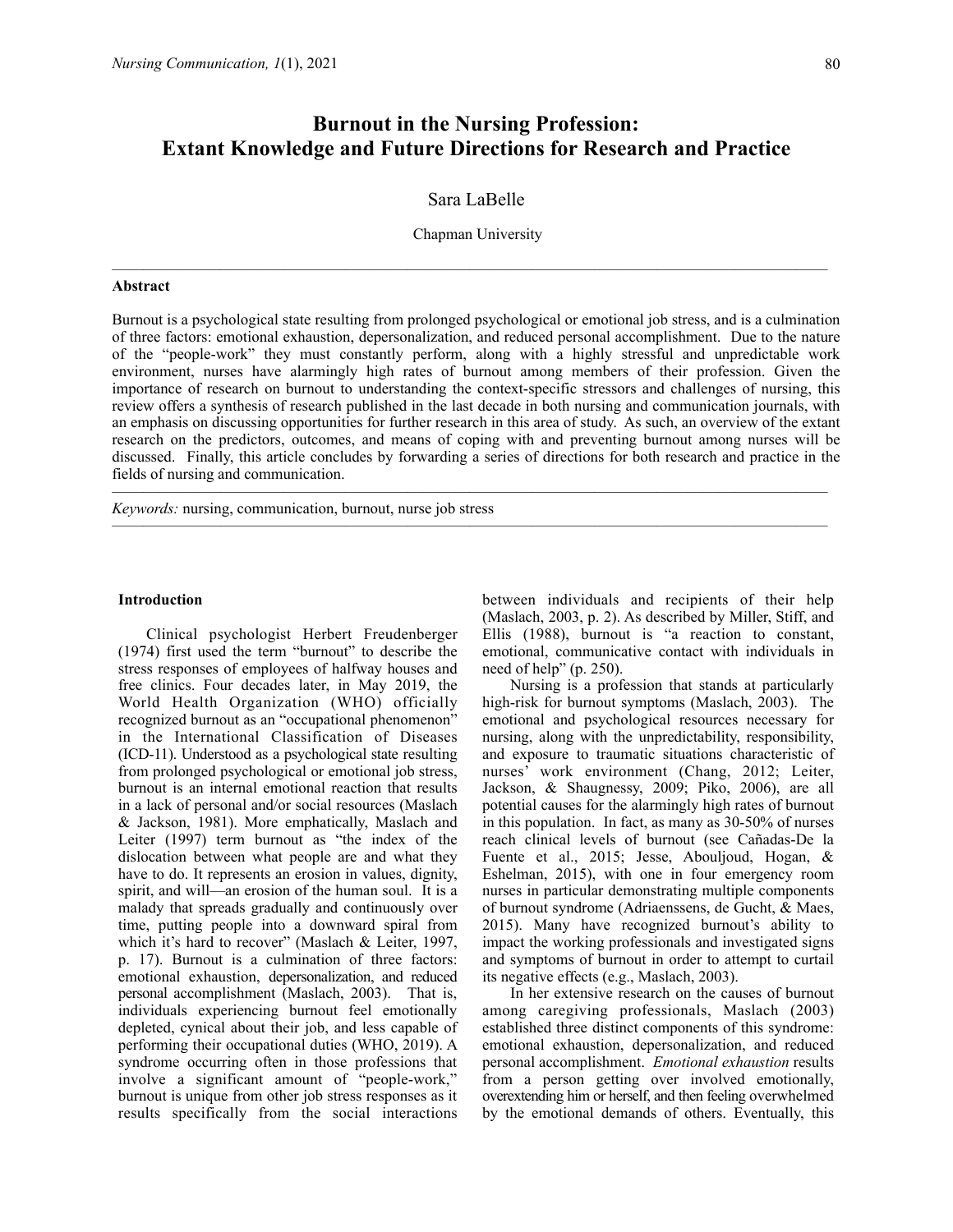pattern leads individuals to feel as though they cannot exert any further emotion, or provide an emotional response to situations or people. This psychological detachment can be protective, but it can also lead to problematic feelings of indifference and disregard for others leading to the second component of burnout, depersonalization. *Depersonalization* is characterized by a detached, callous, and pessimistic approach to other people. This negativity can, of course, eventually lead to a sense of negatively and guilt toward oneself. Thus, the third and final component of burnout is a *reduced sense of personal accomplishment*, in which individuals have "a gnawing sense of inadequacy about their ability to relate to recipients" and a growing sense that one is a failure in his or her profession (p. 7). Although these three components tend to occur simultaneously, the sense of reduced efficacy characteristic of lessened personal accomplishment appears to develop in parallel with emotional exhaustion and depersonalization, as opposed to sequentially (Maslach, Schaufeli, & Leiter, 2001). Whereas emotional exhaustion and depersonalization arise from emotional and work overload, reduced personal accomplishment is more often associated with reduced resources (Maslach et al., 2001). These three factors are clearly related and influence one another in the workplace: if individuals feel detached and emotionally drained, they are less likely to feel they have the resources to do their job well, and vice versa. Encompassing evaluations of both the self and others as well as the impact of human-work on the worker (Maslach & Leiter, 2008), this three-factor model of burnout has been the dominant conceptual and methodological framework for burnout research in the past few decades.

As others have summarized the extant and historic research on nursing burnout across multiple disciplines (see Adriaenssens et al., 2015; Khamisa, Peltzer, & Oldenburg, 2013; Maslach et al., 2001), this review prioritizes research published in nursing and communication journals within the past decade. As such, an overview of the extant research on the predictors, outcomes, and means of coping with and preventing burnout among nurses will be discussed. Finally, this article concludes by forwarding a series of directions for both research and practice in the fields of nursing and communication.

#### **Predictors of Burnout**

To date, much of the research on burnout in the nursing profession has focused on predictors of burnout's three components (i.e., emotional exhaustion, depersonalization, and reduced personal accomplishment). This existing literature can be categorized into three overall types of predictive factors: demographic predictors, personality predictors, and profession-related (e.g., contextual or structural) factors. Notably, a fourth category emerges when considering predictors of burnout through a communicative lens: communicative predictors of burnout.

Various studies have examined predictors of nursing burnout at the individual level, finding associations with demographic variables such as age, gender, marital status, and having children (Cañadas-De la Fuente et al., 2015). However, it is worthy of note that the results of demographic influences on burnout have largely been inconsistent. Although there is evidence to suggest that female nurses experience higher levels of stress than male nurses (Yada et al., 2014), and that male nurses experience higher levels of depersonalization (Cañadas-De la Fuente et al. 2015), many of the investigations of gender differences in burnout fail to yield significant differences across the three burnout dimensions (see Cañadas-De la Fuente et al., 2015; Hooper, Craig, Janvrin, Wetsel, & Reimels, 2010; Sorour & El-Maksoud, 2012). Similarly, the relationship between age and burnout has not been consistent across studies (Alcacioglu, Yavuzsen, Dirioz, Oztop, & Yilmaz, 2009; Cañadas-De la Fuente et al., 2015). Although there is some evidence to suggest that burnout decreases with age (Adali & Priami, 2002), this might be due to increased experience and resources for coping with the symptoms of burnout. It is evident from systematic reviews on nursing burnout that efforts to pursue demographic differences as a means of characterizing burnout is insufficient (see Adraienssens et al., 2015; Cañadas-De la Fuente et al., 2015). Rather, researchers should continue to investigate more complex determinants of this phenomenon.

#### **Personality Predictors**

Indeed, there appears to be a much stronger connection between a variety of nuanced personality constructs and burnout than surface in more simplified demographic factors. A nurse's level of neuroticism, for instance, is associated with higher levels of emotional exhaustion, whereas conscientiousness, agreeableness, extraversion, and openness are negatively related to this aspect of burnout (Cañadas-De la Fuente et al., 2015). Further, a nurse who has higher levels of neuroticism experiences more depersonalization and less personal accomplishment, whereas a nurse high in conscientiousness, extraversion, agreeableness, and openness is less likely to experience depersonalization and more likely to have a sense of personal accomplishment. Relatedly, in a study of geriatric care employees, Rouxel, Michinov, and Dodeler (2016) found that negative affectivity, a personality level variable, was predictive of burnout through its impact on perceived negative emotional display rules and job demands; positive affectivity, on the other hand, is a negative predictor of burnout through its impact on perceived positive display rules and job control (Rouxel et al., 2016).

Another personality trait, self-efficacy, has been found to be associated with nurses' sense of emotional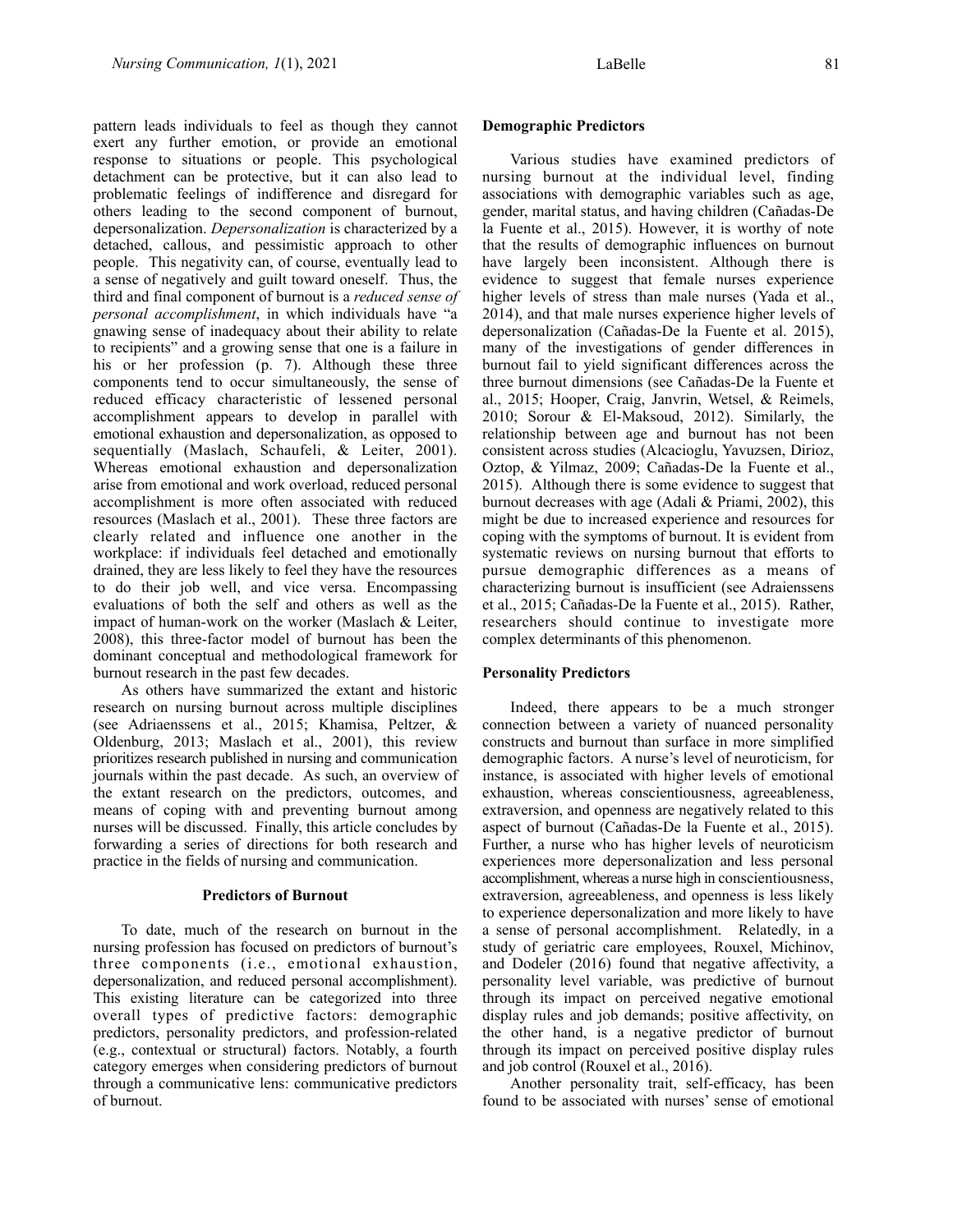exhaustion and personal accomplishment (Chana, Kennedy, & Chessell, 2015); as "the self-evaluation aspect" of burnout, it makes sense that nurses who have stronger senses of self-efficacy can more easily strengthen and maintain their mental health in the workplace (Wang, Liu, & Wang, 2015, p. 84). In addition to these personality variables, personal stresses such as familial difficulties outside of the workplace have been associated with high burnout (Woodhead, Northrop, & Edelstein, 2016). These results suggest that further research should be done to investigate the relationship between more stable personality traits and the choices that nurses make in their daily lives that might impact their sense of emotional exhaustion, depersonalization, and personal accomplishment.

#### **Profession-Related Predictors**

Unsurprisingly, an array of job-related factors has been associated with nurse burnout. Job satisfaction has been investigated for its relation to burnout across several studies, and appears to have both direct and indirect effects on nurse's emotional exhaustion and depersonalization (Kalliath & Morris, 2002). Interestingly, however, examinations of nurses in haemodialysis units have revealed that high burnout can exist even among highly satisfied nursing staff (Hayes, Douglas, & Bonner, 2015), suggesting a complex relationship between an individual's job satisfaction and burnout. Contextual and structural elements (e.g., community healthcare as opposed to hospital care) have also been examined in relation to nurse self-reports of burnout, including the type of work shift, healthcare service area, and conducting administrative tasks (Cañadas-De la Fuente et al., 2015; Hsu, Chen, Yu, & Lou, 2010; McTiernan & McDonald, 2015; Woodhead et al., 2016). Hospitals with poorer care environments, for instance, have higher rates of both work dissatisfaction and burnout levels among nursing staff (Aiken, Clarke, Sloane, Lake, & Cheney, 2008); and for such reasons burnout can also be examined as a syndrome of an entire nursing unit, as opposed to just an individual experience (Garman, Corrigan, & Morris, 2002).

The ways in which nurses manage job-related factors also play a significant role in how they experience burnout. For example, emotional annoyance—a sense of uncertainty at work including feelings of insecurity, alertness, and inconvenience has been associated with increased levels of emotional exhaustion among nursing staff (García & Calvo, 2011); this level of annoyance likely occurs and exists differently for nurses in different settings. Further, the impact of role ambiguity, work overload, and role tension in the workplace—which undoubtedly occur differently based on nursing context—have strong relationships to burnout, regardless of a nurse's

optimism, emotional competence, and personality (Garrosa, Moreno-Jiménez, Rodríguez-Muñoz, & Rodríguez-Carvajal, 2011). Role stress, in particular, has been shown to be predictive of burnout even after controlling for personal resources (Garrosa et al., 2011). Extended work hours and lack of sleep, likely the result of many stress factors in the workplace, are also associated with increased burnout levels (Chin, Guo, Hung, Yang, & Shiao, 2015; Kunaviktikul et al., 2015). Overall, when coupled with demographic and personality considerations, contextual and structural elements within the nursing profession could provide more nuanced and telling explanations of why burnout

occurs than any of these elements on their own.

#### **Communicative Predictors**

The aforementioned findings strongly suggest that burnout is a communicative process. That is, communication appears to be an important factor in how burnout symptoms emerge, how burnout is experienced, and how workplace stress is (or is not) managed. In fact, environmental factors, such as job stress and professional nursing practice environment, appear to be the strongest predictors of emotional exhaustion (Wang et al., 2015). More specifically, stress from professional interactions such as those between nurses and management, between nurses and patients when administering care, and overall nurse environment (e.g., nurse-physician relations, staffing and resource adequacy) are predictors of depersonalization, or the interpersonal element of burnout (Wang et al., 2015). Even more telling is the notion that the interactions outlined above, specifically those between nurses and management, nurses and patients, and even among nurses themselves, do not happen independently of one another; indeed, supervisor and coworker support and discomfort with difficult patient interactions have also been associated with increased levels of burnout (Chana et al., 2015; Jenkins & Elliott, 2004; Jesse et al., 2015; Jourdain & Chenevert, 2010). Job resources in the form of support from supervisors, on the other hand, are associated with less emotional exhaustion and higher levels of personal accomplishment (Woodhead et al., 2016). Relatedly, interpersonal violence with patients is also positively associated with aspects of burnout, most notably emotional exhaustion and cynicism (Galián-Muñoz, Ruiz-Hernández, Llor-Esteban, & López-García, 2016). Notably, support from family and friends were also associated with more positive outcomes, suggesting that efforts to reduce nurse burnout might focus on increasing social support outside of the workplace. Together, these findings suggest multiple communicative "interface" points that nurses experience on a daily basis, that might be used in preventative strategies to reduce burnout. Such an intervention, for example, could target those who communicate *with*  nurses each day to encourage forms of communication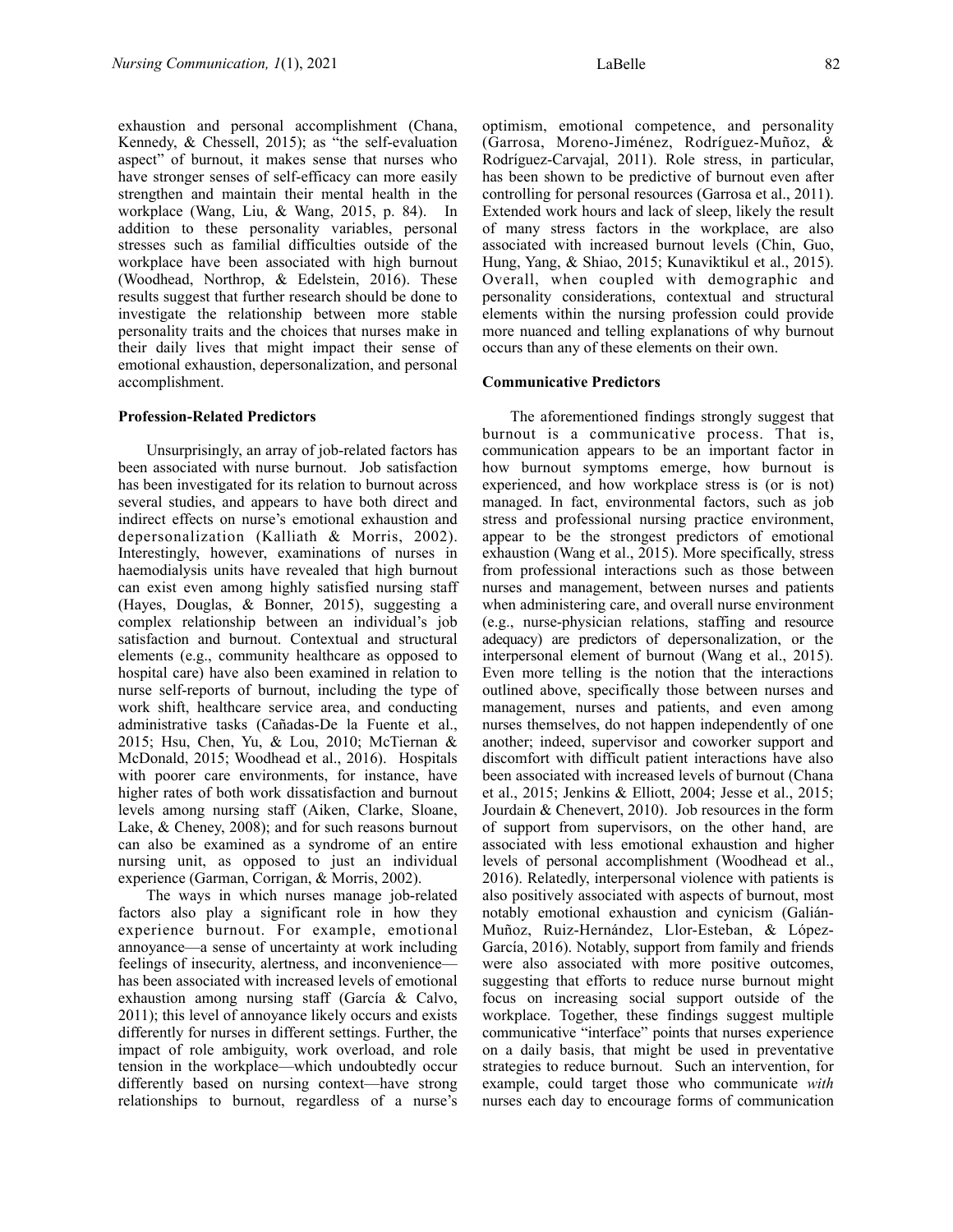that are more supportive and encouraging, thus reducing the interpersonal components of this epidemic among overworked nursing professionals.

In addition to the literature on the demographic, personality, profession-related, and communicative predictors of burnout, there has also been a substantial amount of research in nursing and communication on the outcomes associated with burnout's three dimensions.

#### **Outcomes of Burnout**

As discussed by Maslach and colleagues (2001), burnout affects individuals at the personal level (emotional exhaustion), the social level (cynicism), and at the professional level (professional inefficacy). Likewise, research examining the effects of nurse burnout has uncovered consequences at three levels: the health nurse, the patient, and the health care system. For the nurse, higher levels of burnout are associated with a number of implications for work, including increased absenteeism, intentions to leave, and turnover rates (Meng et al., 2015). In fact, in a cross-cultural study by Estryn-Béhar and colleagues (2007), nearly 30 percent of nurses experiencing burnout had thought about leaving the nursing profession in the past year. A disheartening finding of Estryn-Béhar et al.'s review was the paucity of work discussing the impact of burnout on nurse's outcomes beyond their profession. Perhaps in a reflection of the larger issue at hand, it appears that the fact that nurses are *people* has largely been neglected in this work. In an effort to bolster arguments regarding the importance of burnout—as suggested previously with regards to the predictors of burnout—future research should seek to uncover the ways in which burnout affects the individual *person* in the nursing uniform. The breadth of research knowledge on such outcomes to date is incredibly scant.

For patients, the consequences of nurse burnout can be severe. In a study examining burnout's relationship to patient outcomes in community hospitals across Thailand, Nantsupawat, Nantsupawat, Kunaviktikul, Turale, and Poghosyan (2015) found all three components of burnout to be significantly related to nurses' reports of poorer quality care, patient falls, medication errors, and infections. These relationships were so significant, in fact, that increases in emotional exhaustion were associated with 2.53 times the likelihood of nurse's reporting fair or poor quality care, a 30% increase in patient falls, 47% increase in medication errors, and 32% increase in infections. Although it may be tempting to constrain the interpretability of Nantsupawat et al.'s (2015) results to the sample from which they were drawn (i.e., community hospitals in Thailand), survey data collected from 53,846 nurses across six countries (i.e., United States, Canada, United Kingdom,

Germany, New Zealand, and Japan) provide continued evidence that nurse burnout levels are associated with appraisals of their quality of care, independent of nurse environment, job satisfaction, and other relevant characteristics (see Poghosyan, Clarke, Finlayson, & Aiken, 2010). These relationships have been supported in other studies as well (Van Bogaert et al., 2014).

Notably, these examinations relied on nurse reports of their own quality of care. While discussed as a limitation by the authors (Nantsupawat et al., 2015; Poghosyan et al., 2010), it is concerning that nurses recognize and acknowledge that they are not providing optimal care to their patients. Given the altruistic motives of individuals in the nursing profession (Thorpe & Loo, 2003), and the previously mentioned associations between decreased efficacy and burnout (Chana et al., 2015), there appears to be a dangerous mental cycle of poor performance and poor selfevaluation for nurses experiencing burnout symptoms. These self-evaluations unfortunately do translate to patient perceptions of decreased quality of care; overall, patient and family complaints and verbal abuse toward nurses rise with increased reports of burnout (Van Bogaert et al., 2014). Similarly, team-level burnout is associated with decreased levels of patient satisfaction (Garman et al., 2002).

A curious and troubling observation of reviewing the work on nurse burnout, however, is the underrepresentation of the patients' perspective in this research. Perhaps due to difficulties in methodology, the patient is very rarely asked to comment on the impact of nurse burnout on their satisfaction, safety, comfort, or countless other perceptions. This is concerning at a financial level for hospitals, as healthcare has undoubtedly moved toward a consumerbased model (see Herrick, 2005), but is also troubling that in a discipline which is so person-centered, the research seems to have left one (very important) person in the nurse-patient dyad behind.

#### **Coping with and Prevention of Burnout**

In response to decades of research establishing an association between burnout and negative nurse, patient, and hospital outcomes discussed above, researchers have begun to examine strategies for coping and preventing burnout among those in the nursing profession. These emergent findings are turned to next.

#### **Coping with Burnout**

Chang and Chan (2015) found that nurse's higher levels of optimism and coping were associated with lower levels of burnout, particularly in regard to decreased personal accomplishment. Specifically, increased levels of optimism both directly and indirectly affected reduced burnout by encouraging proactive coping strategies, such as self-determined goal setting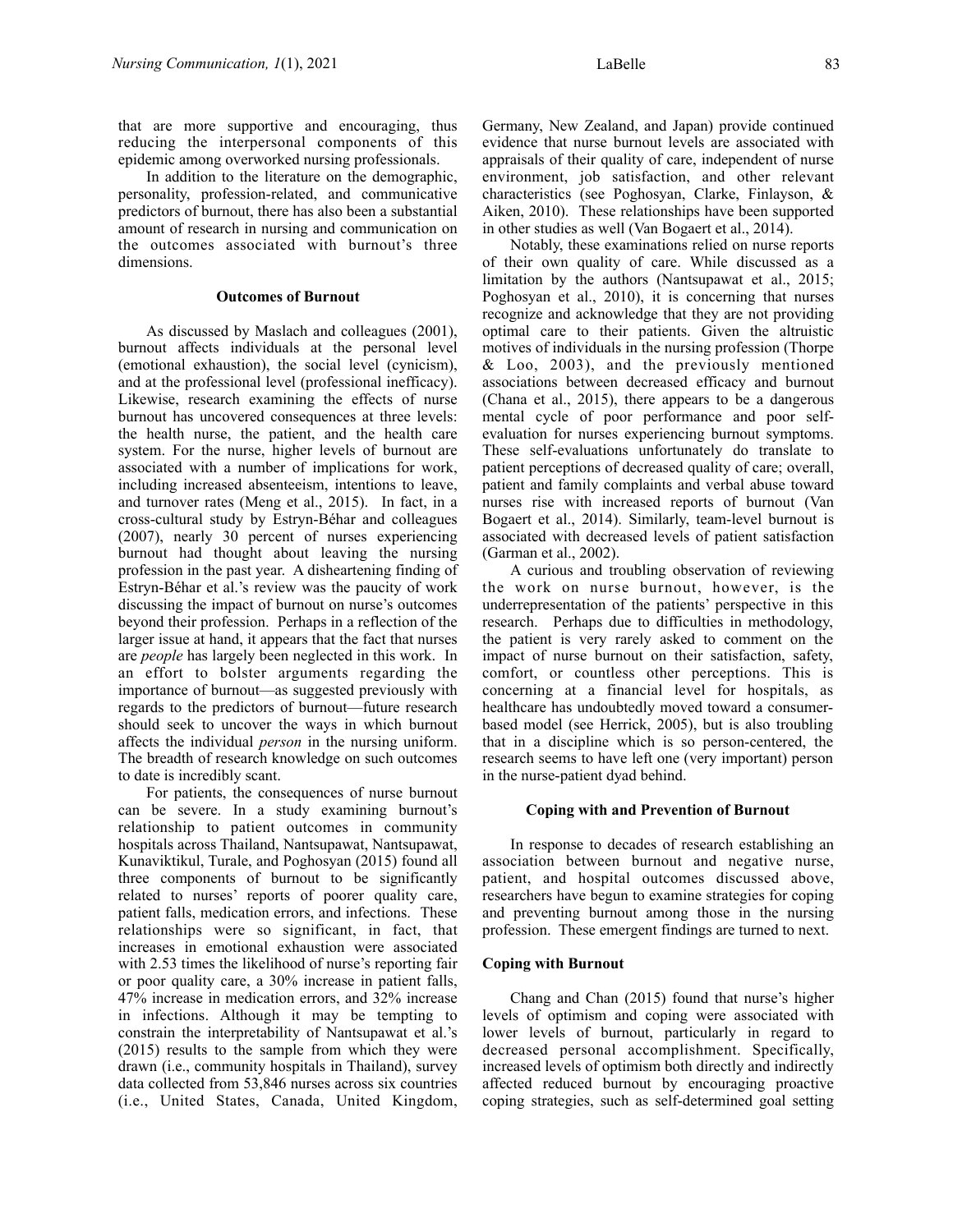(Chang & Chan, 2015). These findings are echoed in a study by Garrosa and colleagues (2011), in which the researchers found that optimism moderated the effect of nurse exhaustion on levels of engagement. Such coping strategies can reduce nurse burnout for extended periods of time, from six months to one year following educational interventions (see Lee, Kuo, Chien, & Wang, 2016, for a review of coping strategies and nurse burnout outcomes). Future research should be done which considers the cognitive, emotional, and situational factors that contribute and potentially constrain nurses' efforts to cope with burnout.

Notably, there is promise for communicationspecific means of coping with the job stressors that nurses face each day. Wanzer, Booth-Butterfield, and Booth-Butterfield (2005) found that nurses use a variety of humorous attempts to cope with stressors in the workplace, including but not limited to "silly" or physical humor, impersonations, laughing, and word play. These strategies were used to deal with a wide variety of situations, including death, difficult patients, day-to-day interactions with coworkers, and to simply overcome "a bad day" (Wanzer et al., 2005, p. 117). Importantly, these humorous enactments led to increased coping efficacy that, in turn, affected nurses' job satisfaction. Although there are certainly situations where humor may not be appropriate, as argued by Wanzer and colleagues, educating nurses on humorous communication behaviors that they can use to deal with the everyday stressful situations they face might be a proactive means of preventing burnout.

Another potential avenue for communication training lies in the way that nurses choose to express their emotions to patients. As examined by Goussinsky and Livne (2016), emotion regulation strategies in which nurses attempt to genuinely experience and handle emotion, versus suppressing emotion or faking emotion in response to an adverse event (e.g., patient violence), lead to less depersonalization among nurses. Cognitive reappraisal in particular, or the reframing of a negative event to alter one's emotional response to it, was significantly associated with decreased depersonalization among nurses in their study. On the other hand, "surface acting" in which nurses do not allow for the full experience of emotion following a negative patient event and selfregulate to a much greater extent, was associated with increased burnout (Goussinky & Livne). Importantly, the emotion regulation strategies that nurses selected were related to supervisor support; with increases in supervisor support, nurses selected more effective and genuine means of handling emotion. Thus, the involvement of management and administration in the encouraged use of specific communication strategies is critical. As Goussinky and Livne (2016) argue, communication training to help nurses in their ability

to effectively handle emotions in the face of negative, and even violent, events has tremendous potential to reduce the facets of burnout associated with emotional fatigue.

#### **Preventing Burnout**

In addition to the research on coping with burnout, there has also been work attempting to prevent symptoms of its three components (i.e., emotional exhaustion, depersonalization, and reduced personal accomplishment) among nurses. These prevention programs range from educational and training initiatives regarding work-related stressors to meditation and mindfulness training meant to help nurses deal with burnout and related concepts (e.g., anxiety) internally.

One intervention aimed to reduce death anxiety and burnout among outpatient hemodialysis staff members, including nurses. Lee and King (2014) found that educational courses providing content on death anxiety, the process of grieving, and coping and self-care practices had a significant impact on posttest emotional exhaustion. As the authors argue, end-of-life education is not a routine part of the hiring process for nurses, in this case dialysis caregivers, which leaves these individuals emotionally and otherwise unprepared for the number of patient losses they will experience (Lee & King, 2014). The results of this study suggest that educational interventions can not only decrease the emotional exhaustion these caregivers face by providing them with the resources to cope effectively, but also improve the quality of care provided to patients in these units.

There is also promise for mindfulness, meditation, and stress reduction programs to reduce stress and burnout among nursing professionals. Specifically, in a pre-post test design dos Santos et al. (2016) found that a six-week stress reduction program focused on mindfulness and meditation significantly reduced burnout, stress, and other physical and psychological indicators of work stress among nurses. Importantly, the impact of this program on participants' stress and burnout levels remained stable at a follow up assessment six weeks after the conclusion of the program (dos Santos et al., 2016). Similarly, intensive trainings in mindfulnessbased stress reduction (MBSR) reduce stress, anxiety, and burnout, while improving focus and increasing empathy among healthcare professionals (Smith, 2014). Perhaps such programs help nurses to build resilience, which has been associated with decreased levels of emotional exhaustion (García & Calvo, 2011).

Importantly, burnout in nursing education has been associated with lower mastery of nurse-specific tasks and lower use of evidence-based practice in follow-up examinations one year post-graduation (Rudman & Gustavsson, 2012), suggesting that strategies to cope with stress and burnout should be incorporated into the nursing education curriculum. In fact, the importance of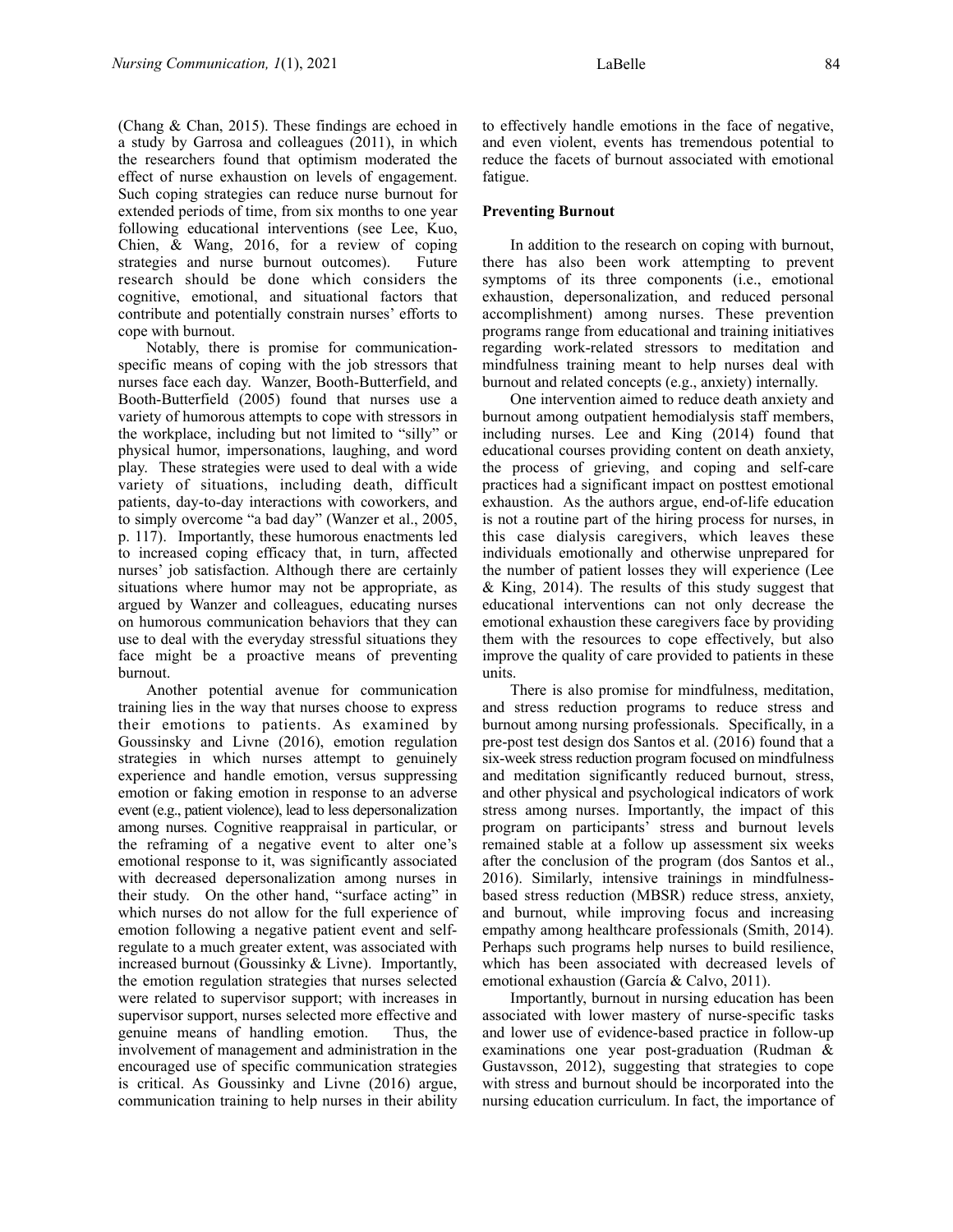studying nurses early in their career cannot be understated. An examination of nurses across the career spectrum in haemodialysis units by Hayes and colleagues (2015) revealed that younger nurses were less satisfied and reported more burnout than their older (and therefore, more experienced) colleagues. As suggested by the authors, further examinations of why these younger nurses are less satisfied and more stressed in the workplace might lead to changes in how nurse educators and supervisors approach mentorship and professional development programs in order to curtail burnout.

In addition to nursing education and professional mentorship, nurses' personal networks may serve an important function in helping to prevent burnout. As mentioned previously, the personal stress of nurses has been positively associated with burnout, while social support from family and friends provides a negative association (Woodhead et al., 2016). This research suggests that strategies to reduce burnout provided to nursing staff might include "outside of the workplace" efforts to reduce myriad forms of stress and spillover effects, thereby decreasing occupational burnout.

Overall, burnout is not only an individual problem, as Maslach (2003) noted that burnout is often a result of the environment in which nurses work. Interventions that focus on individuals (dos Santos et al., 2016; Lee & King, 2014), as well as unit- or department-wide change, although rare, show promise (Jesse et al., 2015). For example, the Civility, Respect, and Engagement at Work (CREW) intervention has been implemented nationally in large hospital settings with improvements and provides evidence for creating sustained change (Leiter, Day, Oore, & Spence Laschinger, 2012; Leiter, Spence Laschinger, Day, & Oore, 2011; Spence Laschinger, Leiter, Day, Gilin-Oore, & Mackinnon, 2012; for a more in depth discussion of burnout intervention studies, particularly in the context of staff providing care to elderly or geriatric patients, please see Westermann, Kozak, Harling, & Neinhaus, 2014).

#### **Directions for Future Research**

The current body of work on nurse burnout does much to stress the importance of examining this construct further; to date, research on the predictors and outcomes of burnout have established that this is an interdisciplinary area of research and practice that is critically important. However, as with all areas of study, there are significant gaps that must be addressed in order for the practical and theoretical utility of the research to reach its full potential. Toward this, three overall suggestions are provided in this article to encourage and provide direction to scholars in nursing and communication who pursue the understanding, prevention, and coping of burnout in the nursing profession. These are: (a) to incorporate the use of communication theory, (b) to continue to examine evidence-driven and effective means of preventing and coping with burnout, and (c) to pursue more global, cross-cultural understandings of burnout's predictors, outcomes, and strategies for prevention.

The most notable exception from the extant literature on nurse burnout, in both the fields of communication and outside of it, is the general absence of theory. Although some research has employed models to examine more complex associations among predictors of burnout and its three components (see Gandi, Wai, Karick, & Dagona, 2011; Snyder, 2012), there is an almost complete lack of communication theory-driven work in this field. The Empathic Communication Model of Burnout (Miller et al., 1988) offers promise in this regard; the model predicts that individuals' other-oriented responses to stress, the *contagion of negative affect* and *empathic concern,*  affect one's communicative responsiveness to others' negative emotional state which, in turn, impacts their experiences of burnout. Specifically, the contagion of negative emotions is predicted to negatively affect communication responsiveness, whereas empathic concern is predicted to increase it. Fluctuations in communication responsiveness are then predicted to affect the onset of burnout's three dimensions. The successful use of the ECM in healthcare contexts (e.g., Omdahl & O'Donnell, 1999) has been cause for some to urge the training of empathic concern in healthcare organizations (see Dollard, Dormann, Boyd, Winefield, & Winefield, 2003). Future research should seek to establish strategies for nurses to express enough emotion to show they *feel* for their patients, but do not parallel the patient's emotions and therefore become overwhelmed. Importantly, the demonstration of empathic concern recognizes that nurses can have emotional reactions to patients. This recognition could have a fairly significant impact on the depersonalization characteristic of burnout syndrome.

Although slightly more prevalent than those that employ theory, studies examining ways to prevent nurse burnout remain relatively scarce. As suggested by Cañadas-De la Fuente and colleagues (2015), it might behoove researchers to develop profiles of not only the nurses most at risk for burnout, but also those most capable of preventing it. By examining those nurses who cope with burnout successfully, it may be possible to derive effective coping strategies, personal resources, and methods of communication that prevent this syndrome. Much of the research to date on nursing burnout has assumed a passive and reactive actor (i.e., the nurse) who responds to organizational and external stressors; what if instead, as Chang and Chan (2015) argue, we begin to examine nurses as proactive agents, armed with the resources to actively prevent burnout before it occurs? This conceptual and methodological perspective could be incredibly crucial in the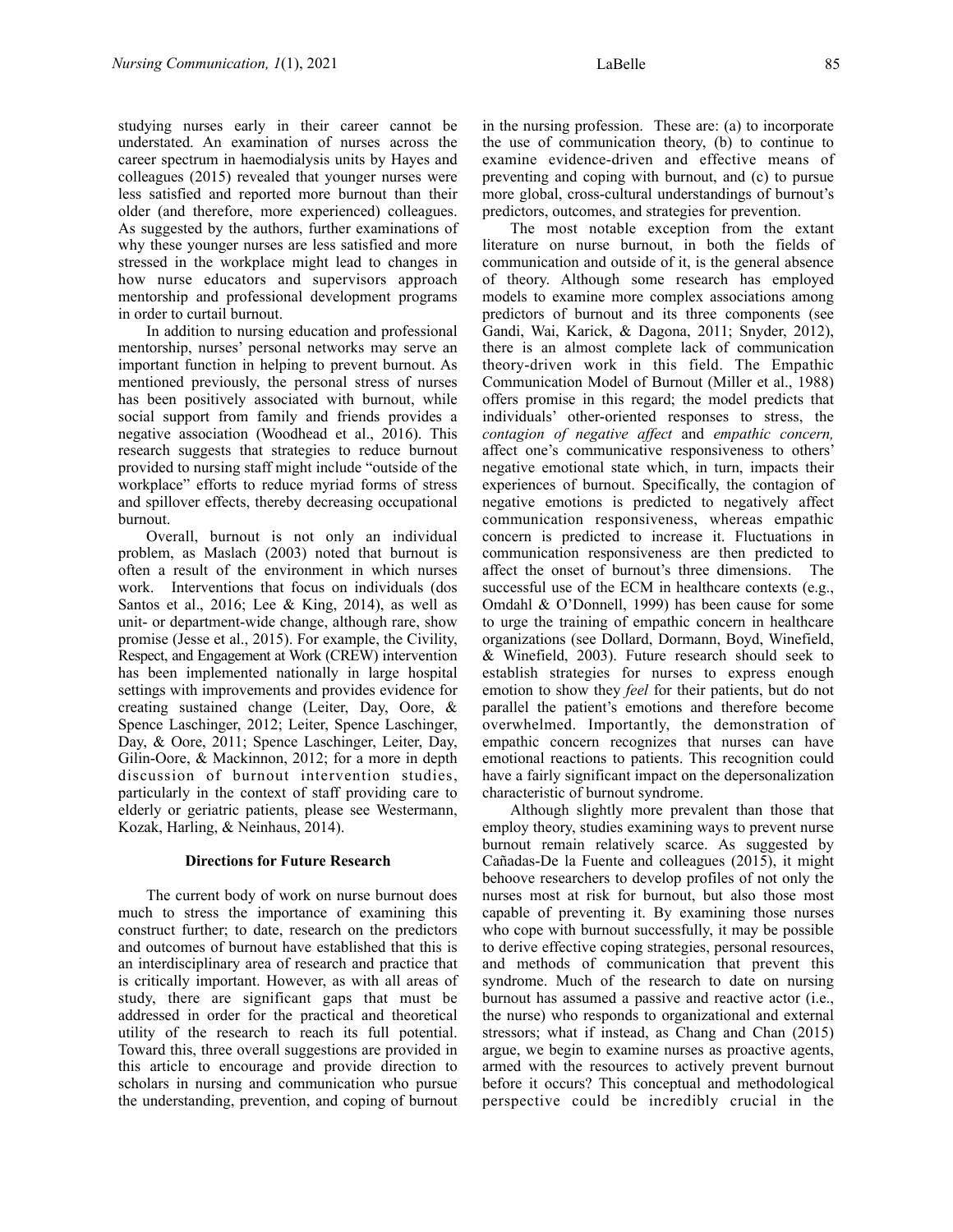development of this field of study beyond pure descriptive research to more explanatory and predictive frameworks.

Also, although there is a fair amount of intercultural work in this area of study that examines nursing units within Europe (Galián-Muñoz et al., 2016; Rouxel et al., 2016), Asia (Chang & Chan, 2015; Meng et al., 2015), the Americas (Dalmolin, Lunardi, Lunardi, Barlem, & Silveira, 2014), there is less cross-cultural work that seeks to make comparisons and contrasts of nursing units in order to establish larger, more fundamental claims in this area of work. One notable exception is the work of Pogosyan and colleagues (2010), which sought to make broader connections between nurse burnout and quality of care across six countries. The results of their efforts allow for a wider, more comprehensive understanding of how nursing impacts nurses, patients, and hospital systems. Although it is certainly true that cultural elements must be taken into consideration when it comes to prevention and coping with burnout, there may be important lessons to learn by examining how nurses experience similar trials and challenges in their work at the global level. Researchers should seek to make connections across cultures to strengthen our understanding of the nuances and similarities of nursing, burnout, and coping across continents.

In reviewing the literature on nurse burnout, and its myriad predictors and outcomes, it is apparent that this is a phenomenon influenced by communicative factors. The way that patients communicate, that social support is or is not expressed, and the means through which job duties are assigned and maintained have been discussed in this essay as crucially important factors in nurse's perceptions of stress and burnout. Further, and in a more promising way, research suggests that the means of coping and preventing burnout lie in communication; education, social support, and humor are evidence-based means of reducing this syndrome among the nursing population (Jesse et al., 2015; Westermann et al., 2014). As such, it is imperative that more interdisciplinary work be conducted on nurse burnout, as opposed to researchers operating within the silos of "nursing" and "communication." A notable example of such research is the work of Nicotera and colleagues (2015), who used structurational divergence (SD) theory to examine the root causes of negative nursing outcomes, such as intention to leave and low job satisfaction. In their work, Nicotera et al. discovered that structural divergence, caused by perceived unresolvable conflicts in which individuals feel compelled by multiple systems of social rules, was contributing to feelings of role conflict, depression, and burnout (among other outcomes) among nurses in their study. As the researchers argue, "SD theory provides a fruitful avenue of study to

understand more deeply, from a communication theory perspective, perplexing problems in the nursing workplace," and allows for a more nuanced understanding of the myriad influences of burnout (and likewise, the means of prevention) (Nicotera et al., 2015, p. 382). For instance, the research on emotional labor in healthcare settings (see Riley & Weiss, 2016 for a review), might be used to understand the multifaceted skills that nurses are expected to use in their everyday roles, and how these skills might be better supported by the healthcare system.

#### **Conclusion**

The implications and outcomes of burnout are well understood in the literature, as are its myriad associations and influences. What remains to be fully captured in the research literature, however, is a theoretical understanding of how burnout and its three related components (emotional exhaustion, depersonalization, and reduced personal accomplishment) can be predicted and coped with. Researchers in communication and nursing have a distinct and important opportunity to offer evidence- and research-based strategies to mitigate nurse burnout. It is hoped that the establishment of this new journal, *Nursing Communication,* will not only encourage these efforts but also provide a platform for such interdisciplinary conversations.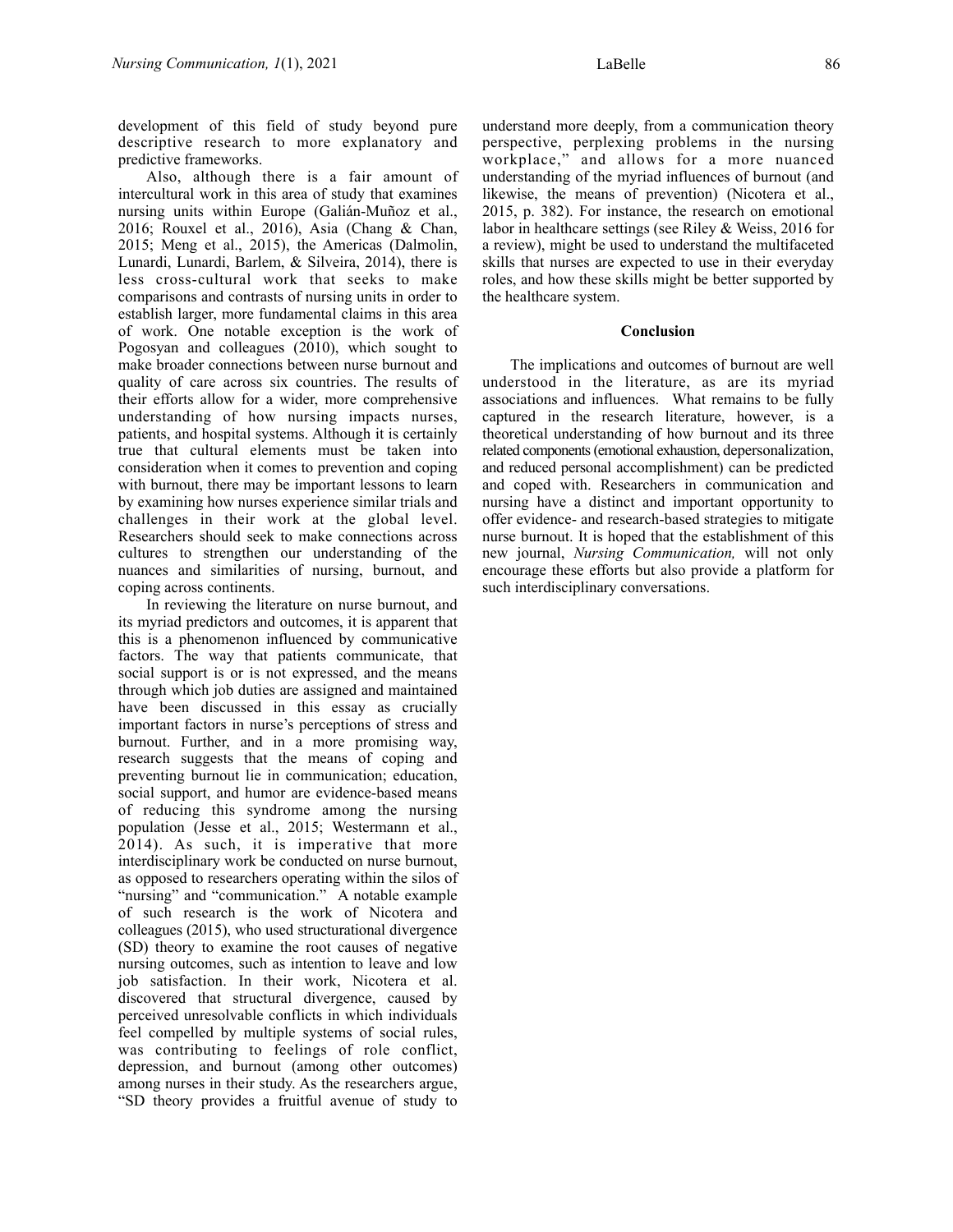#### **References**

- Adali, E., & Priami, M. (2002). Burnout among nurses in intensive care units, internal medicine wards and emergency departments in Greek hospitals. *ICUs and Nursing Web Journal, 11,*  1-19.
- Adriaenssens, J., De Gucht, V., & Maes, S. (2015). Determinants and prevalence of burnout in emergency nurses: A systematic review of 25 years of research. *International Journal of Nursing Studies*, *52*, 649-661. doi: 10.1016/ j.ijnurstu.2014.11.004
- Aiken, L. H., Clarke, S. P., Sloane, D. M., Lake, E. T., & Cheney, T. (2008). Effects of hospital care environment on patient mortality and nurse outcomes. *The Journal of Nursing Administration*, *38*(5), 223-229. doi: 10.1097/01. NNA.0000312773.42352.d7.
- Cañadas-De la Fuente, G. A., Vargas, C., Concepción, S. L., García, I., Cañadas, G. R., & De la Fuente, E. I. (2015). Risk factors and prevalence of burnout syndrome in the nursing profession. *International Journal of Nursing Studies, 52,*  240-249. doi: 10.1016/j.ijnurstu.2014.07.001
- Chana, N., Kennedy, P., & Chessell, Z. J. (2015). Nursing staffs' emotional well-being and caring behaviours. *Journal of Clinical Nursing*, *24*, 2835-2848. doi: 10.1111/jocn.12891
- Chang Y. (2012) The relationship between maladaptive perfectionism with burnout: Testing mediating effect of emotion-focused coping. *Personality and Individual Differences, 53,* 635– 639.
- Chang, Y., & Chan, H. J. (2015). Optimism and proactive coping in relation to burnout among nurses. *Journal of Nursing Management, 23,*  401-408. doi: 10.1111/jonm.12148
- Chin, W., Guo, Y. L., Hung, Y. J., Yang, C. Y., & Shiao, J. S. C. (2015). Short sleep duration is dose-dependently related to job strain and burnout in nurses: A cross sectional survey. *International Journal of Nursing Studies*, *52*, 297-306. doi: 10.1016/j.ijnurstu.2014.09.003
- Dalmolin, G. D. L., Lunardi, V. L., Lunardi, G. L., Barlem, E. L. D., & Silveira, R. S. D. (2014). Moral distress and burnout syndrome: Are there relationships between these phenomena in nursing workers? *Revista Latino-Americana de Enfermagem*, *22*, 35-42. doi:10.1590/0104-116 9.3102.2393
- dos Santos, T. M., Kozasa, E. H., Carmagnani, I. S., Tanaka, L. H., Lacerda, S. S., & Nogueira-Martins, L. A. (2016). Positive effects of a stress reduction program based on mindfulness meditation in Brazilian nursing professionals: Qualitative and quantitative evaluation. *Explore: The Journal of Science and Healing*, *12*, 90-99. doi: 10.1016/j.explore.2015.12.005
- Dollard, M. F., Dormann, C., Boyd, C. M., Winefield, H. R., & Winefield, A. H. (2003). Unique aspects of stress in human service work. *Australian Psychologist, 38,* 84-91. doi: 10.1080= 00050060310001707087
- Estryn-Béhar, M., Van der Heijden, B. I., Ogińska, H., Camerino, D., Le Nézet, O., Conway, P. M., ... & Hasselhorn, H. M. (2007). The impact of social work environment, teamwork characteristics, burnout, and personal factors upon intent to leave among European nurses. *Medical Care*, *45*, 939-950.
- Freudenberger, H. J. (1974). Staff burn-out. *Journal of Social Issues, 30,* 159-165.
- Galián-Muñoz, I., Ruiz-Hernández, J. A., Llor-Esteban, B., & López-García, C. (2016). User violence and nursing staff burnout: The modulating role of job satisfaction. *Journal of Interpersonal Violence*, *31*, 302-315. doi: 10.1177/0886260514555367
- Gandi, J. C., Wai, P. S., Karick, H., & Dagona, Z. K. (2011). The role of stress and level of burnout in job performance among nurses. *Mental Health in Family Medicine, 8,* 181-194.
- García, G. M., & Calvo, J. (2011). Emotional exhaustion of nursing staff: Influence of emotional annoyance and resilience. *International Nursing Review, 59,* 101-107.
- Garman, A. N., Corrigan, P. W., & Morris, S. (2002). Staff burnout and patient satisfaction: Evidence of relationships at the care unit level. *Journal of Occupational Health Psychology, 7*, 235-241. doi: 10.1037//1076-8998.7.3.235
- Garrosa, E., Moreno-Jiménez, B., Rodríguez-Muñoz, A., & Rodríguez-Carvajal, R. (2011). Role stress and personal resources in nursing: A cross-sectional study of burnout and engagement. *International Journal of Nursing Studies*, *48*, 479-489. doi: 10.1016/j.ijnurstu.2010.08.004
- Goussinsky, R., & Livne, Y. (2016). Coping with interpersonal mistreatment: The role of emotion regulation strategies and supervisor support. *Journal of Nursing Management*, *24*, 1109-1118. doi: 10.1111/jonm.12415
- Hayes, B., Douglas, C., & Bonner, A. (2015). Work environment, job satisfaction, stress and burnout among haemodialysis nurses. *Journal of Nursing Management*, *23*, 588-598. doi: 10.1111/ jonm.12184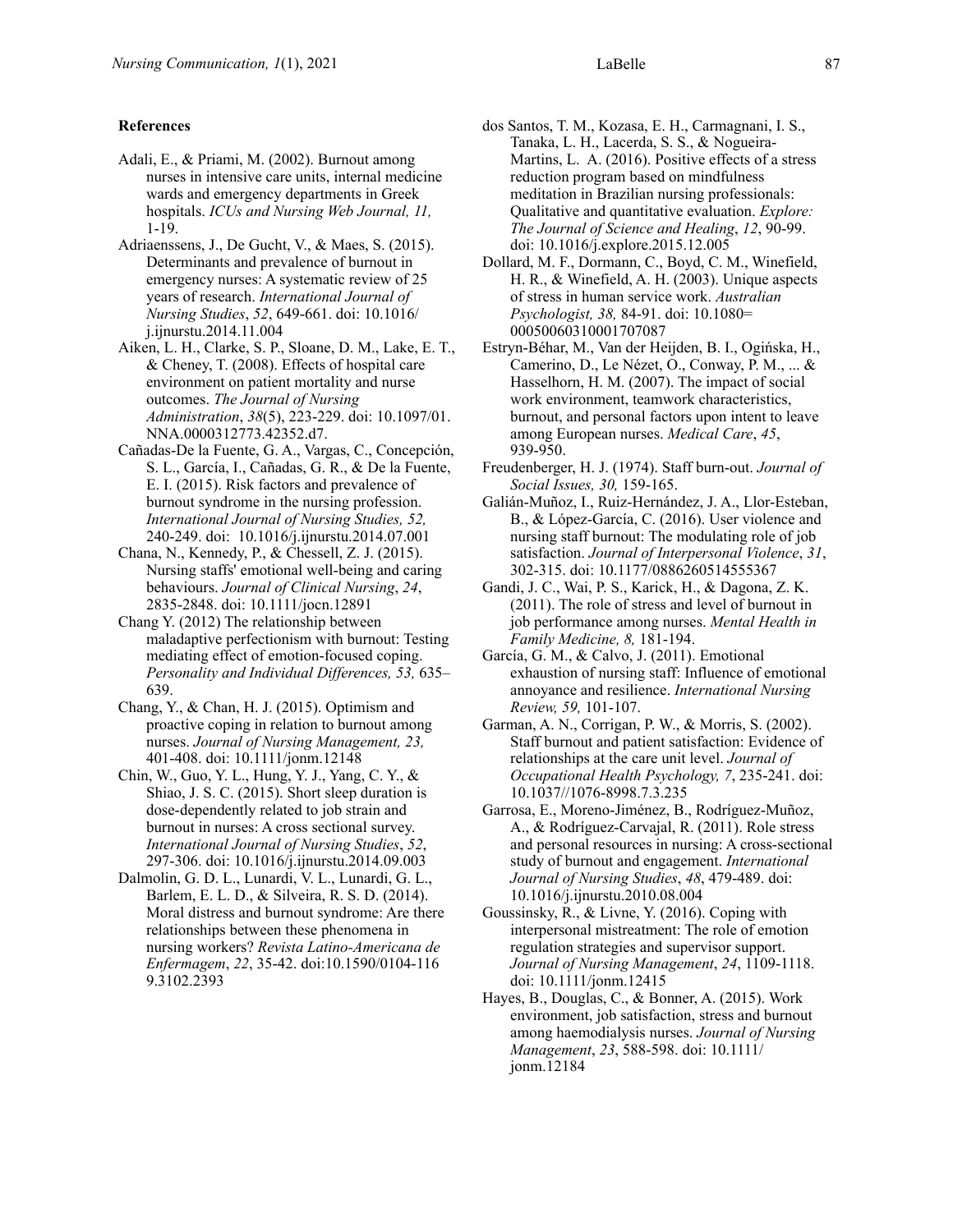Hooper, C., Craig, J., Janvrin, D., Wetsel, M., & Reimels, E. (2010). Compassion satisfaction, burnout, and compassion fatigue among emergency nurses compared with nurses in other selected inpatient specialties. *Journal of Emergency Nursing, 36,* 420–427. doi: 10.1016j.jen.2009.11.027

Hsu, H. Y., Chen, S. H., Yu, H. Y., & Lou, J. H. (2010). Job stress, achievement motivation and occupational burnout among male nurses. *Journal of Advanced Nursing*, *66*, 1592-1601. doi: 10.1111/j.1365-2648.2010.05323.x

Jenkins, R., & Elliott, P. (2004). Stressors, burnout and social support: Nurses in acute mental health settings. *Journal of Advanced Nursing*, *48*, 622-631.

Jesse, M. T., Abouljoud, M. S., Hogan, K., & Eshelman, A. (2015). Burnout in transplant nurses. *Progress in Transplantation*, *25*, 196-202. doi: 10.7182/pit2015213

Jourdain G. & Chenevert, D. (2010). Job demands-Resources, burnout and intention to leave the nursing profession: A questionnaire survey. *International Journal of Nursing Studies, 47,*  709–722. doi: 10.1016/j.ijnurstu.2009.11.007

Kalliath T, & Morris, R. (2002). Job satisfaction among nurses: A predictor of burnout levels. *Journal of Nursing Administration, 32,* 648-654.

Khamisa, N., Peltzer, K., & Oldenburg, B. (2013). Burnout in relation to specific contributing factors and health outcomes among nurses: A systematic review. *International Journal of Environmental Research and Public Health*, *10*, 2214-2240. doi: 10.3390/ijerph10062214

Kunaviktikul, W., Wichaikhum, O., Nantsupawat, A., Nantsupawat, R., Chontawan, R., Klunklin, A., ... & Akkadechanunt, T. (2015). Nurses' extended work hours: Patient, nurse and organizational outcomes. *International Nursing Review*, *62*, 386-393.

Lee, V. L., & King, A.H. (2014). Exploring death anxiety and burnout among staff members who work in outpatient hemodialysis units. *Nephrology Nursing Journal, 41*, 479- 485, 518.

Lee, H. F., Kuo, C. C., Chien, T. W., & Wang, Y. R. (2016). A meta-analysis of the effects of coping strategies on reducing nurse burnout. *Applied Nursing Research, 31,* 100-110. doi: 10.1016/ j.apnr.2016.01.001

Leiter M. P., Day, A., Oore, D. G., & Spence Laschinger, H. K. (2012). Getting better and staying better: Assessing civility, incivility, distress, and job attitudes one year after a civility intervention. *Journal of Occupational Health Psychology*, *17*(4), 425-434.

- Leiter M. P., Jackson N. J. & Shaughnessy K. (2009) Contrasting burnout, turnover intention, control, value congruence and knowledge sharing between Baby Boomers and Generation X. *Journal of Nursing Management, 17,* 100–109.
- Leiter, M. P., Laschinger, H. K. S., Day, A., & Oore, D. G. (2011). The impact of civility interventions on employee social behavior, distress, and attitudes. *Journal of Applied Psychology*, *96*(6), 1258-1274. doi: 10.1037/a0024442
- Maslach, C. (2003). *Burnout: The cost of caring.* Cambridge, CA: Malor Books.
- Maslach, C., & Jackson, S. E. (1981). The measurement of experienced burnout. *Journal of Organizational Behavior*, *2*, 99-113.
- Maslach, C., & Leiter, M. P. (1997). *The truth about burnout.* San Francisco, CA: Jossey-Bass.
- Maslach, C., & Leiter, M. P. (2008). Early predictors of job burnout and engagement. *Journal of Applied Psychology, 93,* 498-512. doi: 10.1037/ 0021-9010.93.3.498
- Maslach, C., Schaufeli, W. B., & Leiter, M. P. (2001). Job burnout. *Annual Review of Psychology*, *52*, 397-422.
- McTiernan, K., & McDonald, N. (2015). Occupational stressors, burnout and coping strategies between hospital and community psychiatric nurses in a Dublin region. *Journal of Psychiatric and Mental Health Nursing*, *22*, 208-218. doi: 10.1111/jpm.12170
- Meng, L., Liu, Y., Liu, H., Hu, Y., Yang, J., & Liu, J. (2015). Relationships among structural empowerment, psychological empowerment, intent to stay and burnout in nursing field in mainland China-based on a cross-sectional questionnaire research. *International Journal of Nursing Practice*, *21*, 303-312. doi:10.1111/ ijn.12279
- Miller, K. I., Stiff, J. B., & Ellis, B. H. (1988). Communication and empathy as precursors to burnout among human service workers. *Communication Monographs*, *55*, 250-265.
- Nantsupawat, A., Nantsupawat, R., Kunaviktikul, W., Turale, S., & Poghosyan, L. (2016). Nurse burnout, nurse-reported quality of care, and patient outcomes in Thai hospitals. *Journal of Nursing Scholarship*, *48*, 83-90. doi: 10.1111/ jnu.12187
- Nicotera, A. M., Zhao, X., Mahon, M. M., Peterson, E. B., Kim, W., & Conway-Morana, P. (2015). Structurational divergence theory as explanation for troublesome outcomes in nursing communication. *Health Communication*, *30*, 371-384. doi: 10.1080/10410236.2013.863139